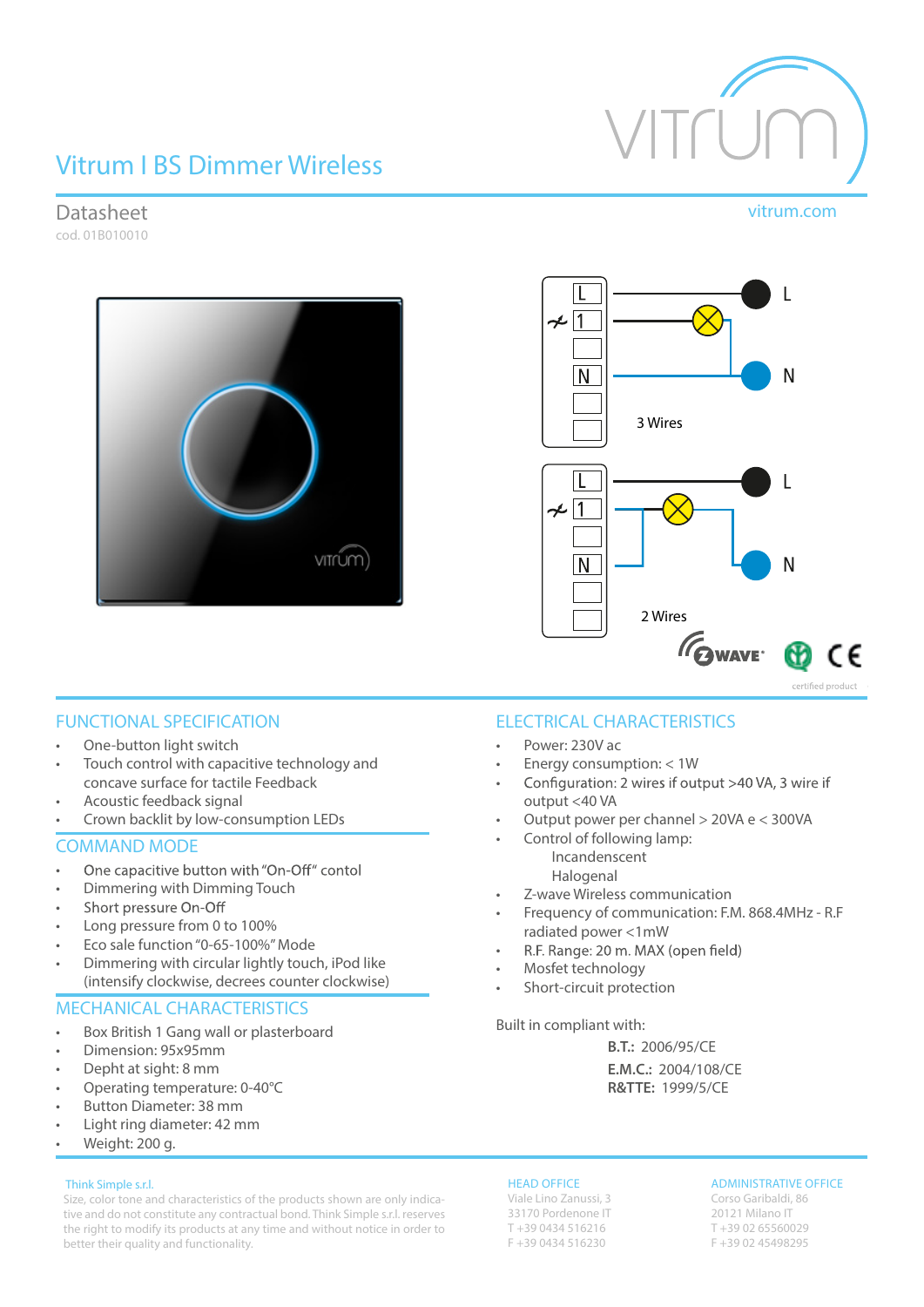

# Datasheet

**www.vitrum.com**

## **Vitrum I BS On/Off Wireless cod. 01B010020**

SPEAKS  $\bigotimes_{\mathbf{w}} \mathbf{w}$ 





 $C \in$ 

### **FUNCTIONAL SPECIFICATION**

- One-button light switch
- Touch control with capacitive technology and concave surface for tactile Feedback
- Acoustic feedback signal
- Crown backlit by low-consumption LEDs

## **COMMAND MODE**<br>• One capacitive butto

One capacitive button with "On-Off" contol

### **MECHANICAL CHARACTERISTICS**

- Box British 1 Gang (wall or plasterboard)
- • Dimension 95x95mm
- Depht at sight 8 mm
- Operating temperature: 0-40°C
- • Button Diameter 38 mm • Light ring diameter 42 mm
- 
- $\bullet$  Weight: 200 g.

### **ELECTRICAL CHARACTERISTICS**

- Power: 230Vac
- • Energy consumption: < 1W
- Configuration: 3 wires
- $Relay 16 A (P.F.=1)$
- • Output power per channel "< 2400 VA"
- Control of following lamp:
	- incandenscent
	- halogenal
- For loads < 1500 VA for the control of:
	- Electronic or Electromechanical transformer
		- Fluorescent Linear Tubes
- Frequency of communication: F.M. 868.4MHz R.F radiated power <1mW
- R.F. Range: 20 m. MAX (open field )

Compliant with: **B.T.**: 2006/95/CE **E.M.C.:** 2004/108/CE **R&TTE:** 1999/5/CE



Think Simple SpA reserves the right to modify its products at any time and without notice in order to better their quality and functionality. Therefore, all the information given in this datasheet is to be considered subject to possible modifications.

**Think Simple SpA**

info@thinksimple.it support@thinksimple.it

**Head Office** viale Lino Zanussi, 3 33170 Pordenone Tel +39 0434 516 216 CF / P.Iva 01675770935 www.thinksimple.it

Fax +39 0434 516 230

### **Sales Office**

corso Garibaldi, 86 20121 Milano Tel +39 02 655 600 29 Fax +39 02 454 982 95